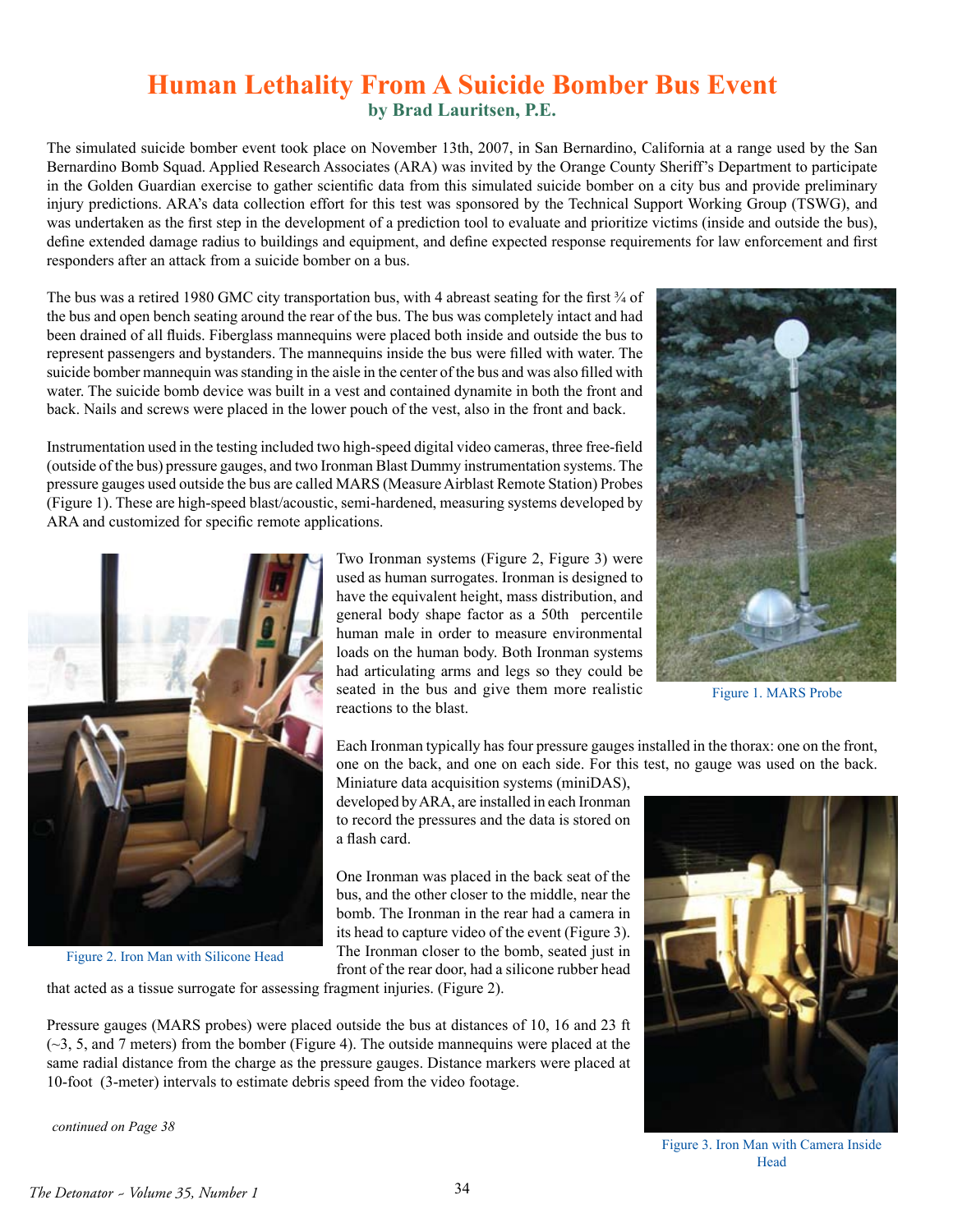

Figure 4. Bus Exterior Before Explosion

Figure 5 shows the bus after the explosion. All of the windows were blown out, as well as the windshield. The roof was bulged outward, but did not depart the bus. Large pieces of the exterior side panels came off, and the front door was completely removed. Inside the bus, the ceiling collapsed and the walls were completely ripped off (Figure 6). All of the material from the seats had been torn away by the blast, leaving only the metal frames. The floor was blown downward, and severely buckled. The blast did not displace the bus from its original position.





Figure 6. Before and After Photos of Bus Interior

After the test, the Ironman systems were removed and examined for signs of potential injury. It was apparent that they had both been struck by numerous fragments, from both the bus and the nails in the device. The silicone head Ironman had a large gouge in his lower abdomen from a nail, and also a large cut in the top of his head. He also had numerous small fragments embedded in his head. The camera head Ironman also had numerous chips and scratches on his chest and legs. The fiberglass mannequins outside the bus were also examined and they all exhibited some signs of injury, mostly by small fiberglass and metal fragments from the bus.

The pressure data from the Ironman dummies and the MARS probes, and the fragment impact data were input into various computer codes to provide specific injury predictions. Figure 7 shows a graphical summary of the level of injuries the passengers of the bus might have sustained based on the data gathered by the two Ironman systems. The fireball was contained inside the bus, so there was also a chance of burn injury for any passenger in the bus. However, because of budget limitations, instrumentation to measure burns on Ironman could not be fielded. Therefore, based solely on overpressure, those passengers within the inner ring have over a 90% chance of severe injury to the lungs from the blast. The passengers located at the ends of the bus have a 64% chance of injury to the lungs from the blast. Further, there is a high risk for all passengers of fragment penetration injuries and impact injuries from the debris and bus structure.

Figure 5. Bus Exterior After Explosion